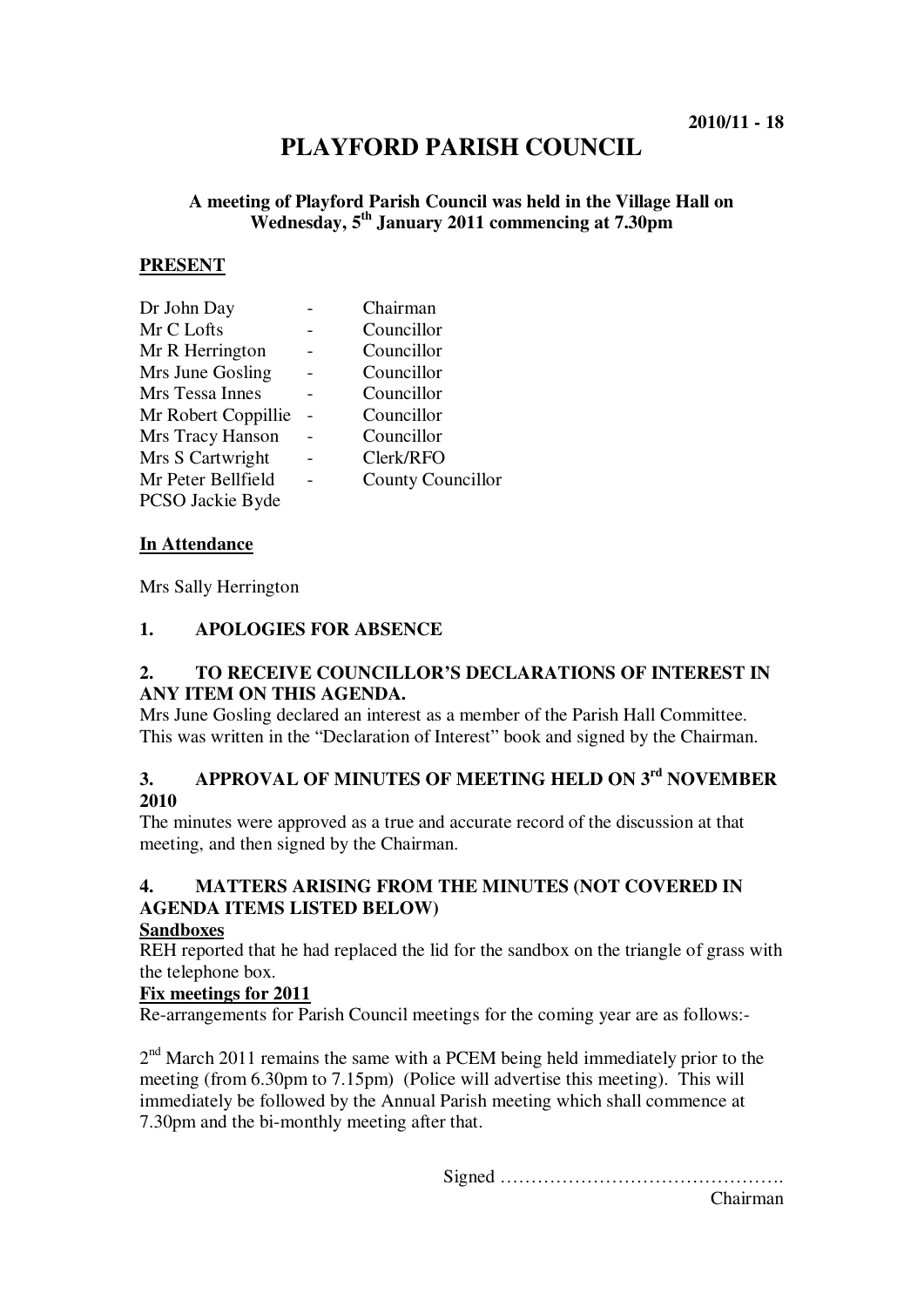# **5. REPORT BY PCSO JACKIE BYDE**

PCSO Jackie Byde had no crimes to report for Playford since the last Parish Council meeting. She did say that the neighbouring village of Great Bealings have had oil and scrap metal stolen and for us to remain vigilant. Now that the weather has improved the police will be back out with their speed guns. The Chairman asked about white lining and other possible methods for traffic calming in the village. This is to be explored.

# **6. REPORT BY CLLR PETER BELLFIELD**

Councillor Peter Bellfield reported that the budget for the coming year has gone in front of the Scrutiny Committee. No savings are expected to come in from the New Strategic Direction and "divestment" until 2013. Cut backs mean that bus routes are being curtailed. The Route 70 and 70a service will be reduced. The day time service will run less frequently and there will not be any evening or Sunday services. This concerned the Chairman as he worried that businesses such as the Admirals Head Pub need late running buses. Subsidised buses are costing the County Council £2 ¼ million a year however and they are proposing to half that.

# **8. HIGHWAYS**

Footpath 20 – An alignment has been made and Mrs Debbie Adams reported that it is likely that they will put down some sort of "surface" or board walk. The Highways department is to take another look at the problem patch in the New Year. **Ref: F116290**

The dyke on the corner of Church Lane and Butts Road has been cleared. The clerk has heard back from Mr David Fawcett regarding the road paving outside "High Meadows". He reported that some road sign re-positioning will be carried out. Councillors proposed that further action needs to be taken. This was proposed by Mrs Tracy Hanson and seconded by Mr Ted Herrington. The Chairman agreed to write to Mr Fawcett saying that the work is unsatisfactory.

## **9. PLANNING APPLICATIONS**

## **C10/1650 Part of garden south east of, Sevenoaks, Butts Road**

Mr Ted Herrington reported that he had attended the sub committee meeting and that it had been approved with some conditions. Seven people were in favour with one abstention. Miss Rosie Dinnen, Case Officer informs the clerk that no formal decision has been made yet.

# **C10/2693 Pantiles, Spring Meadow**

Erection of single storey pool room extension. Permission has been granted by SCDC.

Signed ……………………………………….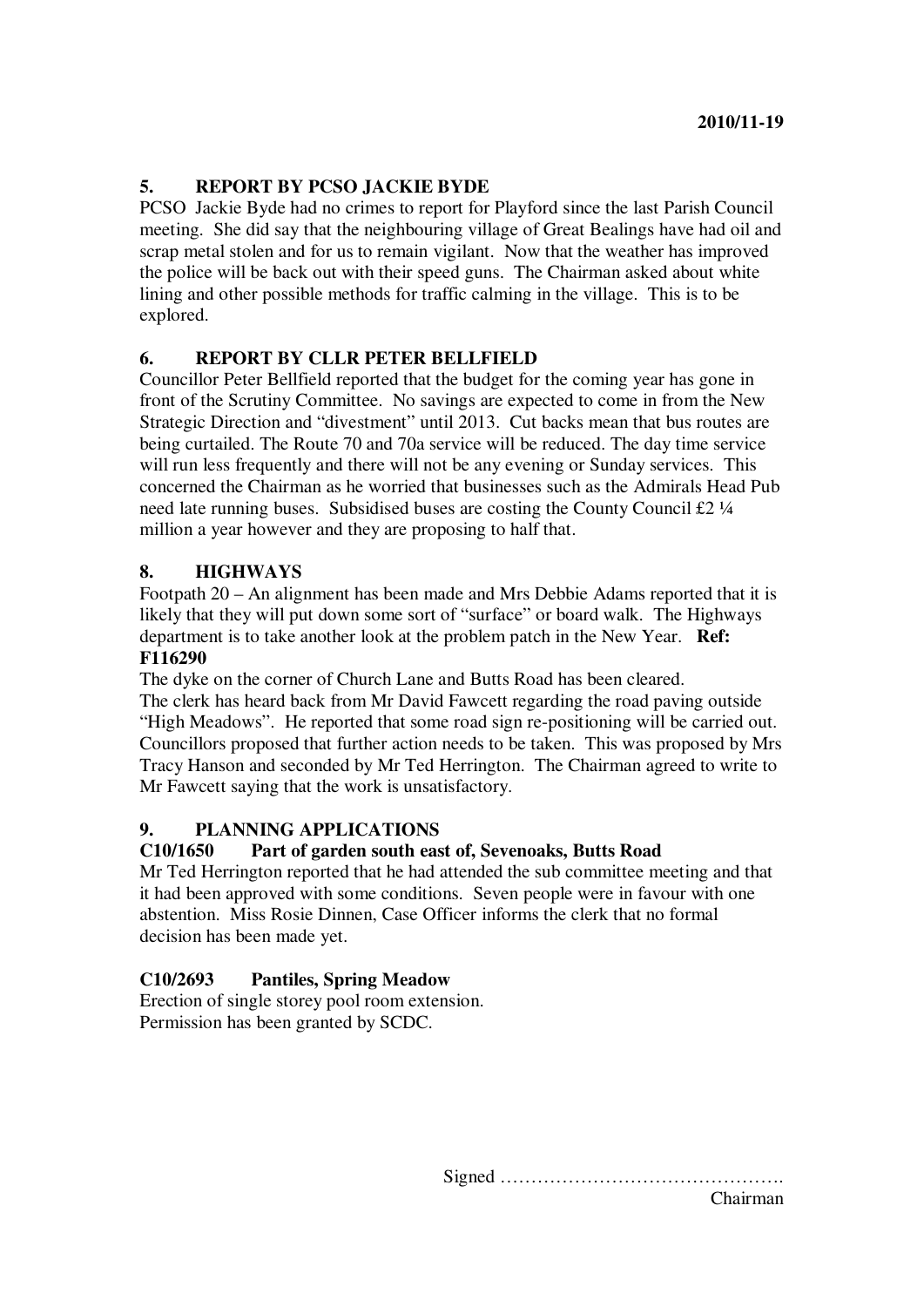#### **10. LOCAL DEVELOPMENT FRAMEWORK**

A "drop in event" on Friday 7<sup>th</sup> January is being held at the Council Chambers in Woodbridge for anyone wanting to attend. No interest was expressed. The consultation has been circulated around Councillors and the deadline for comments is  $23<sup>rd</sup>$  January 2011. The proposals don't seem to have differed very much from the consultation back in January 2009. The Chairman suggested that we write with our support. This was proposed by Mr Bob Coppillie and seconded by Mrs June Gosling. Mr Ted Herrington reported that he was pleased to see that Tuddenham and Westerfield were now included in the Eastern Ipwich Fringe. Playford is classified as "Other village" which means next to no development. The LDF has changed slightly in proposing less houses be built however it has to be remembered that it is responding to an increasing population. Mr Ted Herrington asked if they would have to rewrite parts of it with the Localism Bill? Mr Peter Bellfield felt they will probably have to define those areas once the Bill becomes an Act.

A discussion followed about joining forces with other parish councils. I.e. Great and Little Bealings. The Chairman definitely felt it was worth considering since we share roads, school, pub etc. Mr Peter Bellfield said he was surprised we run separate Parish Councils and said that he felt that there would be quite a lot of logic joining up with one another.

#### **11. FINANCE**

Thank you letters have been received from the Playford Parish Hall, the Benefice Newsletter, East Anglian Air Ambulance, Suffolk Accident Rescue and the Unpaid Works Team for donations made to them.

A cheque for £333 has been received which is Playford Parish Council's 1/3rd share of monies outstanding from the Parish Plan Fund. The Action Monitoring Group has distributed the other 2/3rds to Great Bealings and Little Bealings.

The Clerk has received an email from Mr Ted Herrington asking if there were any approved scales for expenses incurred by Councillors using their computer ie. Ink, paper, broadband connection? As yet SALC has not set any guidelines. Mr Herrington thought a ball park figure of £25 estimate might cover costs incurred.

> Signed ………………………………………. Chairman